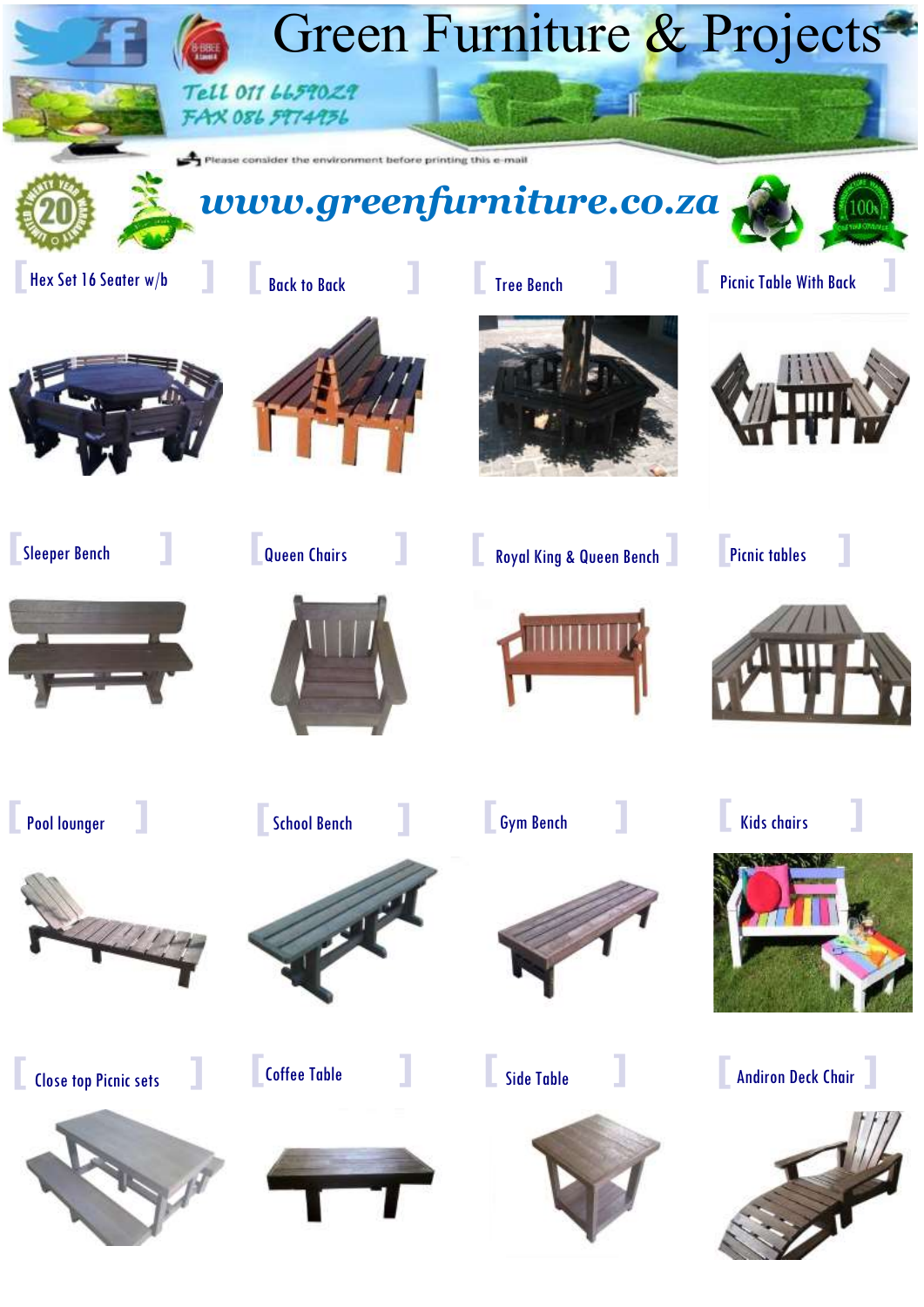**[**

















**[** Locker Bench **]**











































Decking **] [** Veranda Bench **] [** Pool Lounger with Arm **] [** Boma seating **]**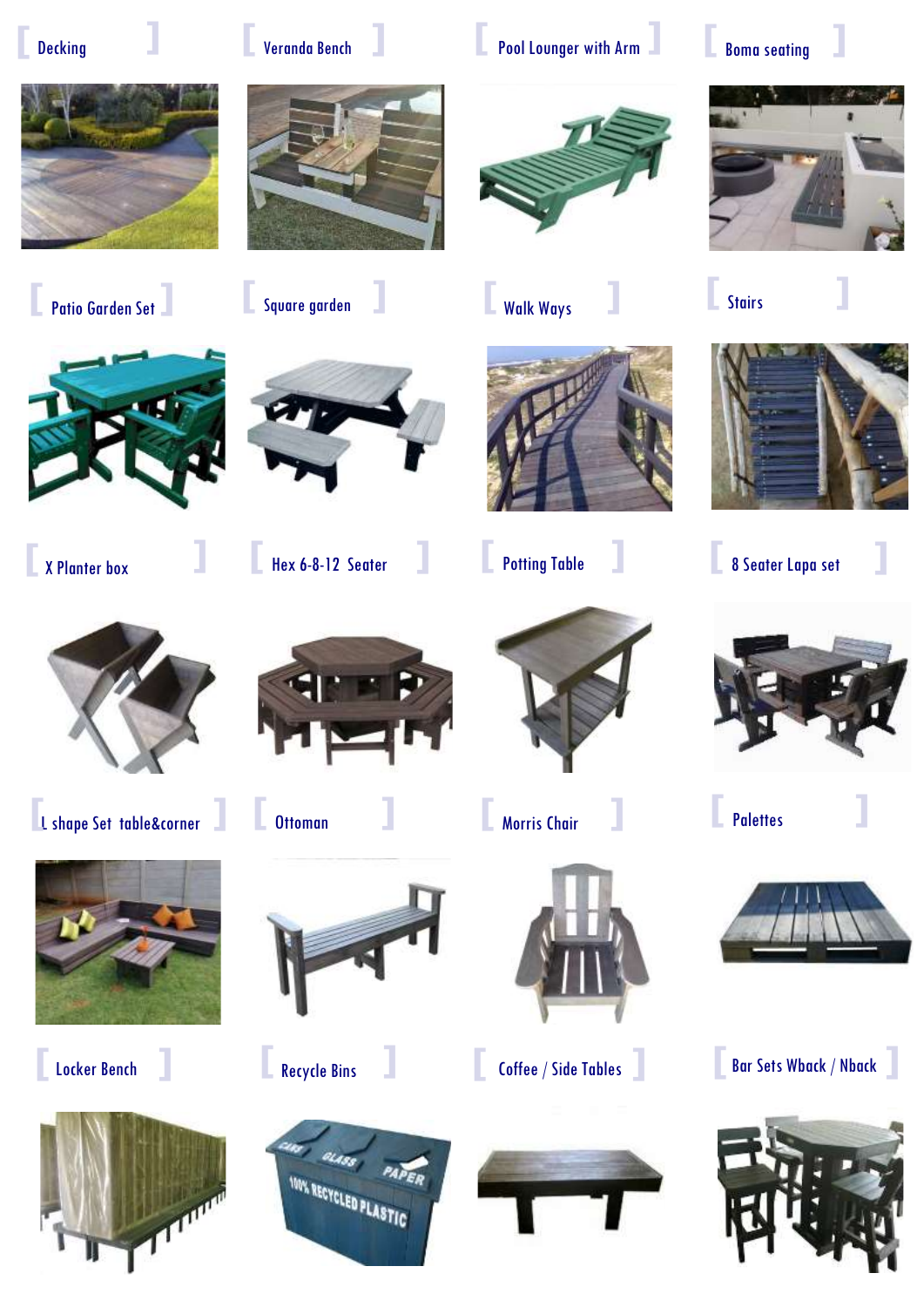**[**









**[** Long Bridges **]**







**[** Round Bar set **] [** Shooting Table T Shape**] [** Tall Dustbins **] [** Hex Garden Set **]**



**Example 5 Assume A Fencing with Gates discussed by Hex Dustbin <b>Example 2** School Bench W/B



**constructs** Square Stack Planter **and Square Stack Planter <b>and A** Dutdoor Cushions **and Lapa Bench 2** 





















Andiron Chair **] [** Denny Picnic Set **] [** Planter Box sq **] [** Raised Flower Boxes **]**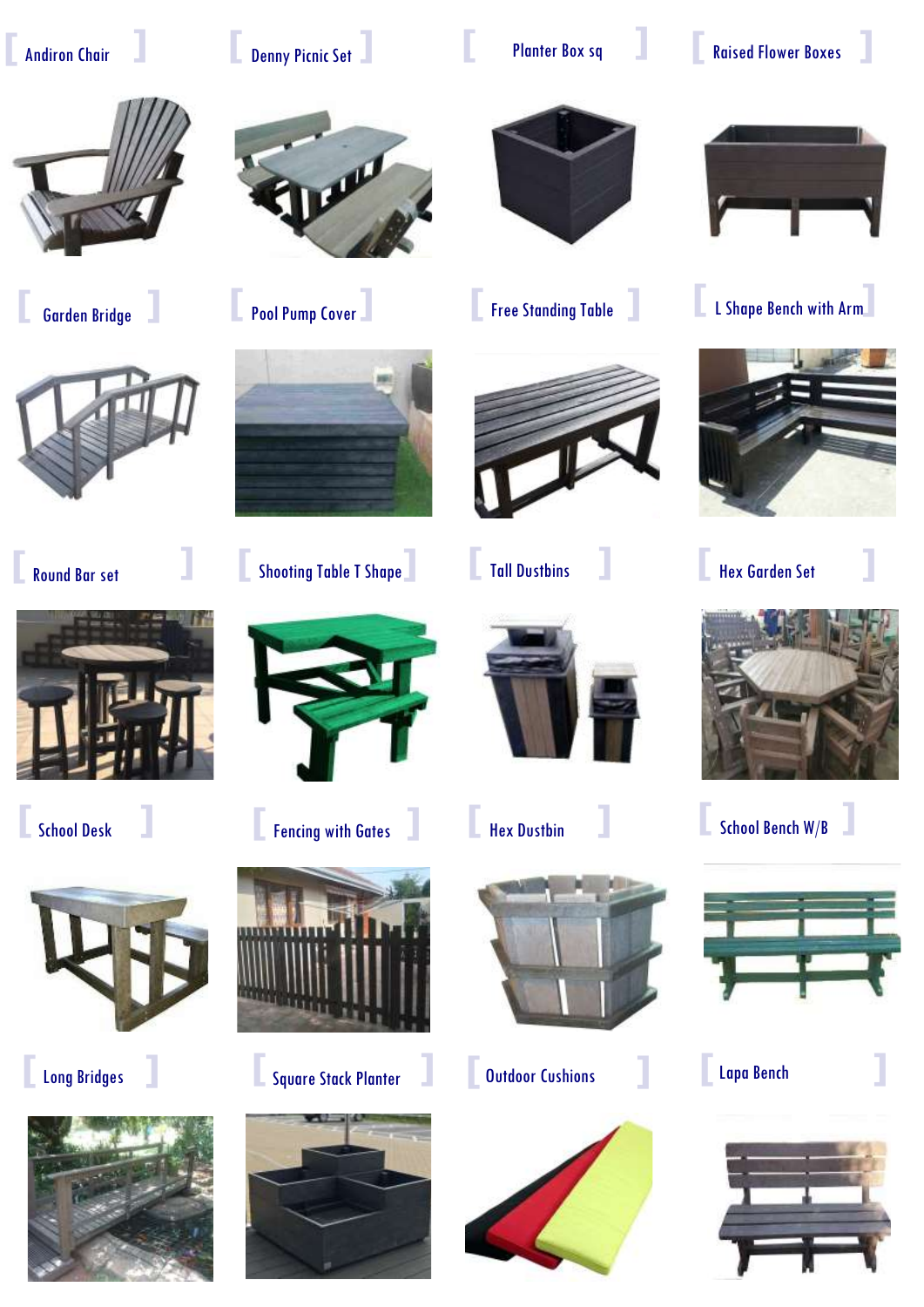**[**







**[** 2 way slope bench **] [** 8 seater Round's **] [** Jungle Gyms **] [** Planks / Poles





**[** Kids Fancy 6 Seater **] [** Stands **] [** Storage Bench **[** Patio Lounge Set **]**









Semi Round Free Standing **[ ]**Table





**[** Shelving **] [** Walk Ways **] [** Swing Bench











**[** Morris Bench **] [** Pool Lounger Fan**] [** Planter Box Bench**] [** Slide Stand **]**



**]**





**]**

**]**